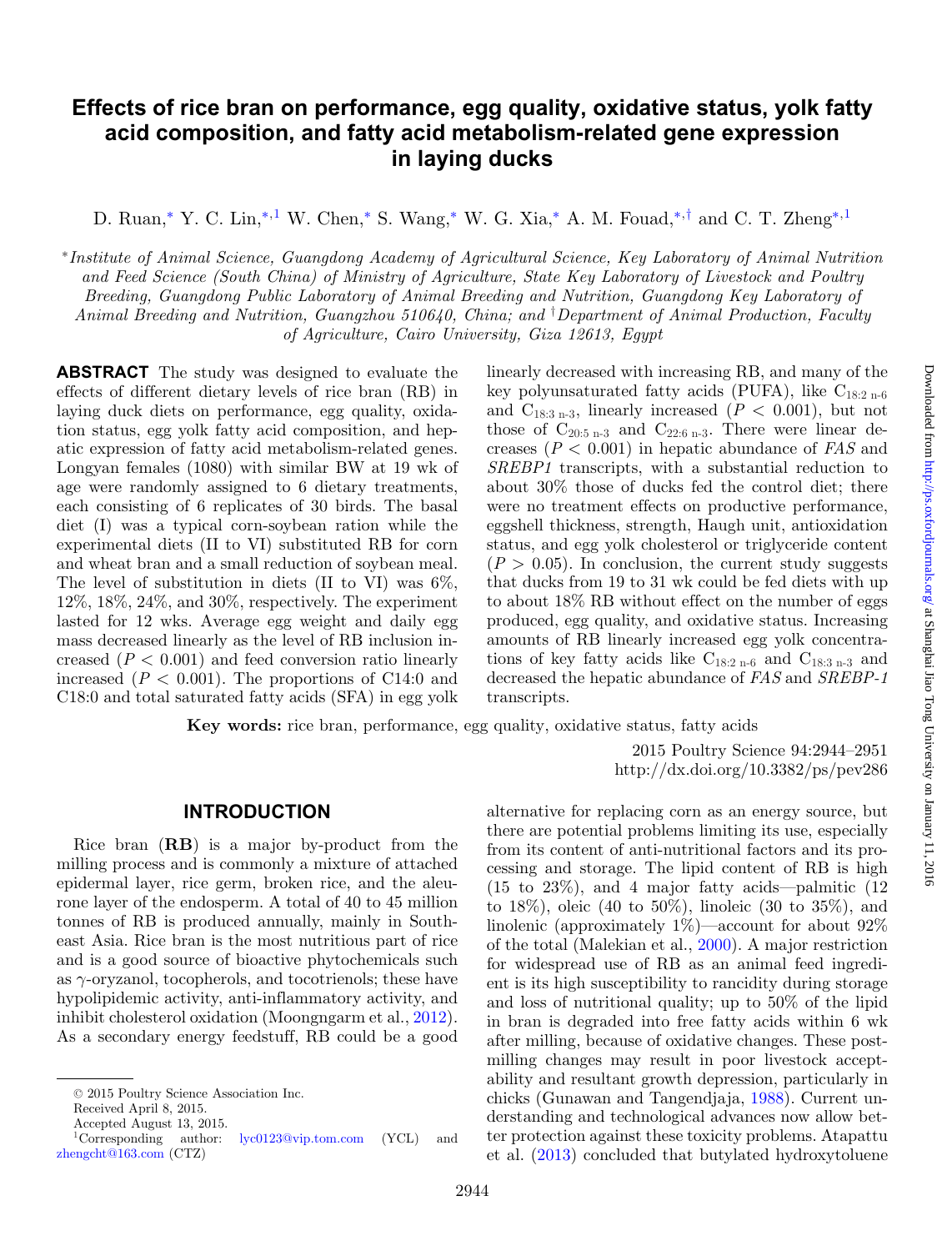<span id="page-1-0"></span>**Table 1.** Composition and nutrient levels of the six diets  $(g/kg, as fed basis)$ .

| Ingredients                | Ι     | $_{\rm II}$ | Ш     | IV    | V     | VI    |
|----------------------------|-------|-------------|-------|-------|-------|-------|
| Corn                       | 560.9 | 522.0       | 482.8 | 443.7 | 404.4 | 365.4 |
| Wheat bran                 | 110.5 | 93.0        | 74.7  | 55.9  | 36.5  | 17.1  |
| Soybean meal               | 220.3 | 217.1       | 215.0 | 213.3 | 212.5 | 211.0 |
| Rice bran                  | 0.0   | 60.0        | 120.0 | 180.0 | 240.0 | 300.0 |
| $L$ -Lysine HCl            | 0.75  | 0.55        | 0.35  | 0.15  | 0.00  | 0.00  |
| DL-Methionine              | 1.65  | 1.45        | 1.15  | 0.95  | 0.70  | 0.50  |
| Limestone                  | 81.7  | 81.7        | 81.8  | 81.8  | 81.9  | 82.0  |
| Calcium hydrogen phosphate | 11.2  | 11.2        | 11.2  | 11.2  | 11.0  | 11.0  |
| Sodium chloride            | 3.0   | 3.0         | 3.0   | 3.0   | 3.0   | 3.0   |
| $Premix^*$                 | 10.0  | 10.0        | 10.0  | 10.0  | 10.0  | 10.0  |
| Total                      | 1000  | 1000        | 1000  | 1000  | 1000  | 1000  |
| Nutrient level             |       |             |       |       |       |       |
| AME $(MJ/kg)$              | 10.46 | 10.46       | 10.46 | 10.46 | 10.46 | 10.46 |
| $CP, \%^{#}$               | 17.01 | 17.18       | 16.95 | 17.12 | 17.10 | 17.36 |
| $EE, \%^{#}$               | 2.87  | 3.60        | 4.39  | 5.15  | 5.89  | 6.56  |
| Ca, %                      | 3.60  | 3.60        | 3.60  | 3.60  | 3.60  | 3.60  |
| Total P, %                 | 0.63  | 0.61        | 0.60  | 0.59  | 0.58  | 0.57  |
| Available P, %             | 0.35  | 0.35        | 0.35  | 0.35  | 0.35  | 0.35  |
| Total Lys, %               | 0.85  | 0.86        | 0.86  | 0.86  | 0.87  | 0.87  |
| Total Met, %               | 0.40  | 0.40        | 0.40  | 0.40  | 0.40  | 0.40  |
| Total Met+Cys, $%$         | 0.68  | 0.69        | 0.70  | 0.71  | 0.71  | 0.71  |
| Total Thr, %               | 0.68  | 0.69        | 0.70  | 0.71  | 0.71  | 0.72  |
| Total Trp, %               | 0.21  | 0.20        | 0.19  | 0.19  | 0.18  | 0.18  |

\*Provided per kg of diet: VA 12000 IU, VD<sub>3</sub> 2000 IU, VE 38 mg, VK<sub>3</sub> 1.0 mg, VB<sub>1</sub>  $3.0$  mg, VB<sub>2</sub>  $9.6$  mg, VB<sub>6</sub>  $6.0$  mg, VB<sub>12</sub>  $0.03$  mg, chloride choline  $500$  mg, nicotinic acid 25 mg, D-pantothenic acid 28.5 mg, folic acid 0.6 mg, biotin 0.15 mg, Fe 50 mg, Cu 10 mg, Mn 90 mg, Zn 90 mg, I 0.5 mg, Se 0.4 mg.

#Measured values of CP and EE content. Other nutrient levels are calculated values.

effectively reduced rancidity of RB for about one mo whereas citric acid controls both lipolytic and oxidative rancidity for about 3 mo. There is a high content of phytate in RB  $(12.8 \text{ g/kg} \text{ compared to } 2.0 \text{ g/kg} \text{ in}$ corn) and non-starch polysaccharides (**NSP**), which are not digested by poultry and are mostly excreted. Laying hens tolerate higher dietary inclusions of RB than do broiler chickens (Warren and Farrell, [1990a,](#page-7-3)[b\)](#page-7-4). In layer diets, Majun and Payne [\(1977\)](#page-7-5), Din and Sunde  $(1979a)$ , and Balnave  $(1982)$  found that up to  $45\%$ RB can be used, but higher levels (60 or 74.7%) had adverse effects on egg production, eggshell thickness, and yolk color. Samli et al. [\(2006\)](#page-7-6) found no adverse effects of up to 10% RB. Mulyantini et al. [\(2005\)](#page-7-7) showed that AME of broiler diets with a high level (30%) of RB is improved by xylanase supplementation. In contrast with numerous studies in hens, essentially nothing is known about using RB for laying ducks. Ducks are efficient converters of agricultural byproducts like seeds, grain, and grain by-products. The Longyan sheldrake, of economic importance in South China  $(>300$  million birds), is an efficient egg producer, has medium size and adaptability, is disease resistant, tolerates crude feeds, and matures early. The present study has investigated the effect of dietary substitution with RB on performance, egg quality, fatty acid composition of yolk lipids, and hepatic expression of genes related to fatty acid metabolism in laying ducks.

### **MATERIALS AND METHODS**

### *Experimental Design, Animals, and Housing*

The study was approved by the Animal Care and Use Committee of Guangdong Academy of Agriculture Science. Longyan pullets (1080), of the same genetic background and of comparable BW at 19 wk of age, were randomly assigned to 6 dietary treatments, each with 6 replicates of 30 birds, and they were studied for 12 wk. The daily allowance of feed (average 160 g/bird), in 2 equal feedings at 07:00 and 15:00, was the maximum without their leaving refusals. Birds in the control group were fed a basal diet (I), and the others were fed diets (II to VI) where 6%, 12%, 18%, 24%, and 30%, respectively, RB was included, as partial substitution of corn and wheat bran and a small reduction of soybean meal, to maintain constant energy and CP, as shown in Table [1.](#page-1-0) Dietary nutrient levels were based on our previous results for Longyan pullets. To ensure freshness, RB was purchased locally from a mill (processed early rice harvested from Zhutian town of Nanxiong city in July, Guangdong, China) every 2 wk with known tested acid value (**AV**) and peroxide value (**PV**). The measured nutrient values of RB in the present study is presented in Table [2.](#page-2-0) Each new batch of diets was mixed and pelleted. The ducks were all housed in the same room, with incandescent lighting of 10 lx, providing 15 h of light and 9 h of dark.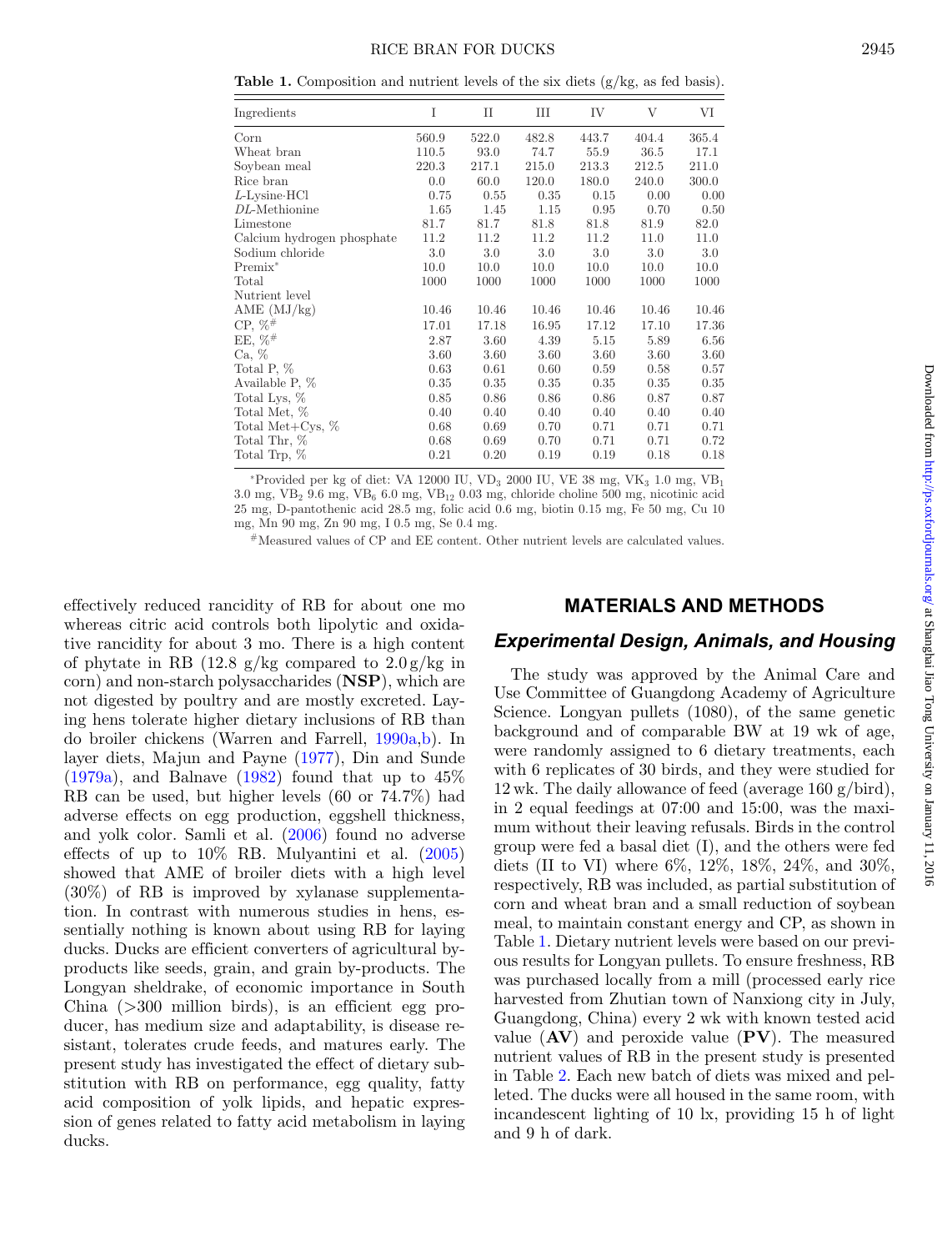|  |  |  |  | Item DM, $\%$ CP, $\%$ EE, $\%$ Ca, $\%$ P, $\%$ Ash, $\%$ CF, $\%$ Phytate, $\%$ NSP, $\%$ |       |
|--|--|--|--|---------------------------------------------------------------------------------------------|-------|
|  |  |  |  | Value 89.68 13.02 16.68 0.08 1.33 9.58 5.97 6.71                                            | 21.85 |

## <span id="page-2-0"></span>*Tissue Sampling and Storage*

After 12 wk of feeding, 2 birds were selected at random from each replicate, excluding obvious outliers in BW, for the treatment group. Heparinized blood was collected from the wing vein, centrifuged  $(1200 \times q)$ at 4◦C for 10 min and plasma was held at –20◦C. The birds were then stunned and exsanguinated and samples of liver were collected, rinsed quickly with PBS, snap frozen in liquid nitrogen, and stored at  $-80^{\circ}$ C.

#### *Productive Performance*

Feed intake was recorded daily on a per replicate basis. The numbers of total, broken, and shell-less eggs were recorded daily by replicate. Eggs produced were individually weighed and graded daily (European Economic Community, 1989). Egg production, egg weight, egg mass, ADFI, feed conversion ratio (**FCR**, g feed  $g^{-1}$  egg) were calculated daily on a per replicate basis, then presented as the averages for the complete 12-wk study period.

# *Egg Quality*

Egg quality was measured on 4 eggs collected at random from each replicate each mo, and the average of the 24 eggs from each treatment was used. Yolk color, albumen height, and Haugh units were measured on the d of collection using an Egg Analyzer (model EA-01, ORKA Food Technology, Ramat HaSharon, Israel). The strength of the shell was determined on the vertical axis using an Egg Force Reader (model EFR-01, ORKA). Eggshell thickness was measured using a digital micrometer, and egg shape index (**SI**) was determined with a digital caliper and calculated with formula  $SI = width \times 100/length$ , the distance between the blunt and pointed ends for length, and the diameter at midlength for the width. Yolks were separated, weighed, and expressed as percentages of egg weight. The shells with membranes were weighed after drying at 105◦C.

### *Biochemical Determinations*

The plasma contents of malondialdehyde (**MDA**) and reduced glutathione (**GSH**) were measured with colorimetric assay kits (Nanjing Jiancheng Institute of Bioengineering, Nanjing, Jiangsu, P. R. China).

Forty milligrams of frozen liver were homogenized on ice in 4 mL of homogenization buffer (0.05 M Tris-HCl, pH 7.4, 1 mM EDTA, 0.25 M sucrose) with an Ultra-Turrax (T8, IKA-Labortechnik, Staufen, Germany) for 5 s at 13,500 rpm. The homogenate was centrifuged at

3,000 x  $q$  for 10 min at 4 $°C$ , and the supernatant was stored at  $-80^{\circ}$ C. The activities of total superoxide dismutase (**T-SOD**), glutathione peroxidase (**GSH-PX**), and catalase (**CAT**) and contents of MDA were measured with kits (Nanjing Jiancheng Institute of Bioengineering).

All samples were measured in duplicate, at appropriate dilutions, to give activities of the enzymes in the linear range of standard curves constructed with pure enzymes. Protein content of supernatants was determined using the Coomassie Brilliant Blue G250 (Sigma Chemical, St. Louis, MO) with bovine serum albumin standards.

### *Lipid Analysis*

The concentrations of triglycerides (**TG**) and total cholesterol (**TCH**) were measured with assay kits (Nanjing Jiancheng Institute of Bioengineering) on separated yolks from sampled eggs.

Total lipid was extracted from approximately 0.5 g separated egg yolk, weighed into a 50 mL test tube with 20 mL of chloroform: methanol  $(2:1, vol/vol)$ , and was homogenized with a Polytron for 5 to 10 s at high speed (Folch et al., [1957\)](#page-7-8). Butylated hydroxyanisole in 98% ethanol was added prior to homogenization. The homogenate was filtered through a Whatman 1 filter paper into a 100-mL graduated cylinder and 5 mL of 0.88% sodium chloride solution was added, stoppered, and mixed. After phase separation, the volume of lipid layer was recorded, and the top layer was completely siphoned off. Total lipids were converted to fatty acid methyl esters (**FAME**) using a mixture of boron-trifluoride, hexane, and methanol (35:20:45, vol/vol) (Metcalfe et al., [1961\)](#page-7-9). The FAME were separated and quantified by an automated gas chromatograph equipped with an autosampler and flame ionization detector, using a  $30 \text{ m} \times 0.32 \text{ mm}$  inside diameter fused silica capillary column, as described by (Cherian and Sim, [1991\)](#page-6-3). A Shimadzu EZChrom chromatography (2010 type) data system was used to integrate peak areas. The calibration and identification of fatty acid peaks were carried out by comparison with retention times of known authentic standards. Fatty acid composition is expressed as weight percentages[.](#page-3-0)

#### *RNA Extraction*

Total RNA was isolated from the frozen tissues using Trizol reagent (Invitrogen, Carlsbad, CA, United States). After removal of any genomic DNA with DNase, RNA was dissolved at 1  $\mu$ g/ $\mu$ l and stored at  $-80^{\circ}$ C.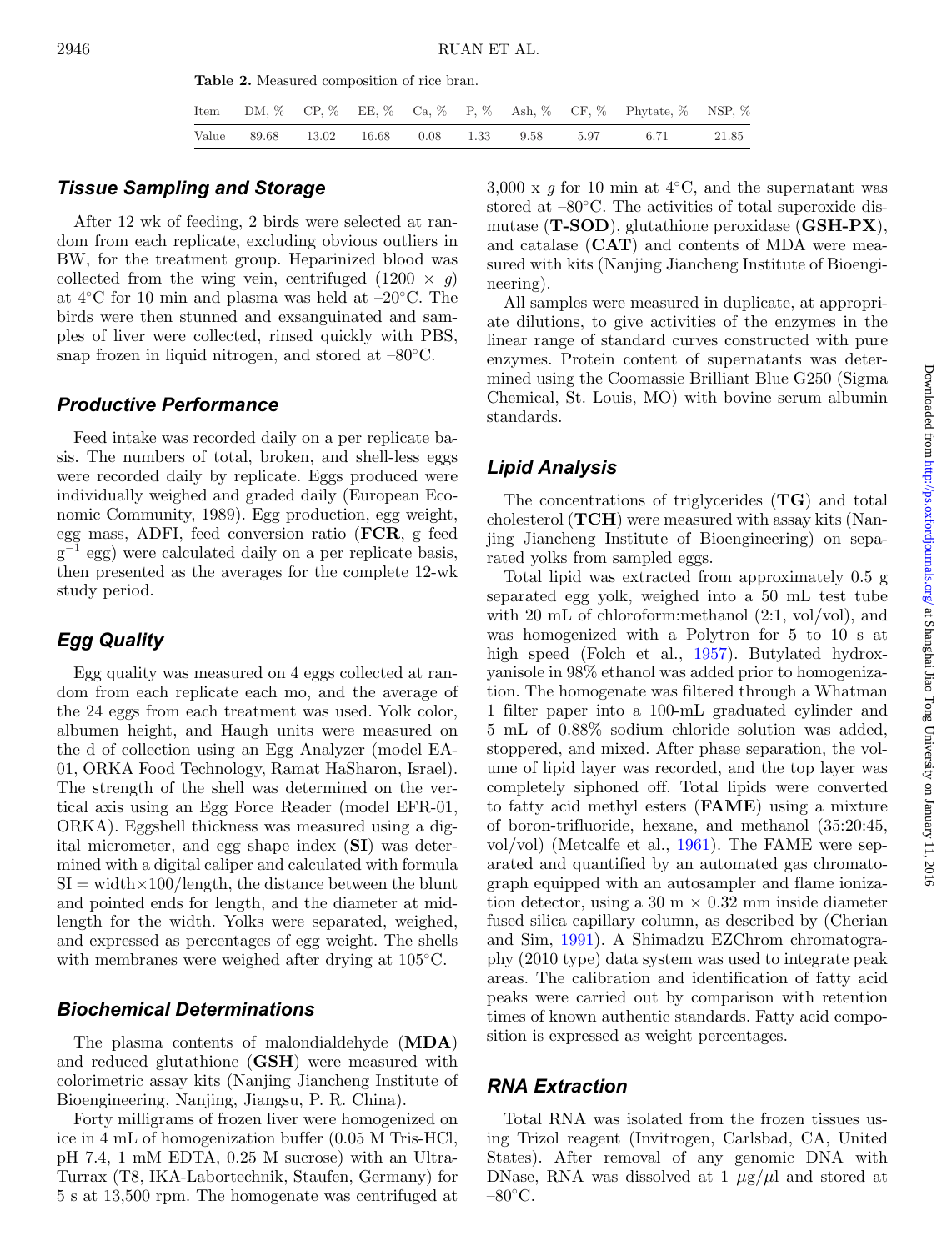<span id="page-3-0"></span>

| Gene <sup>1</sup>  | GenBank accession | Primer sequences $(5-3)$ | Products (bp) |                                       |
|--------------------|-------------------|--------------------------|---------------|---------------------------------------|
|                    |                   |                          |               | Annealing temperature $({}^{\circ}C)$ |
| ACO                | XM_005010178.1    | F:CTTTTCATTTCGTGGGAGCC   | 235           | 58                                    |
|                    |                   | R:CAGGATGGAGTGAATGTGACG  |               |                                       |
| $PPAR\gamma$       | EF546801.2        | F:GCAGGAGCAGAACAAAGAGGT  | 194           | 58                                    |
|                    |                   | R:TCATCAGAGAAGCCAGGAGAGT |               |                                       |
| <i>FAS</i>         | AY613443.1        | F:CAGCGGCAGTTGGTCAGTT    | 152           | 59                                    |
|                    |                   | R:GGCTCTCTCTCACATTGGCAG  |               |                                       |
| SREBP <sub>1</sub> | 55793104          | F:ACCGCTCATCCATCAACGA    | 156           | 59                                    |
|                    |                   | R:GGCTGAGGTTCTCCTGCTTC   |               |                                       |
| $APOA-1$           | XM 005009561.1    | F:GCTGAGTACCAGGCCAAGGT   | 123           | 59                                    |
|                    |                   | R:GATGAAGCGGGTCTTGAGGT   |               |                                       |
|                    |                   |                          |               |                                       |

**Table 3.** Primers for quantitative real-time PCR.

<span id="page-3-1"></span> $^{1}ACO =$  Acetyl-CoA oxidase; *PPAR* $\gamma$  = peroxisome proliferators-activated receptors  $\gamma$ ; *FAS* = fatty acid synthase; *SREBP1* = sterol regulatory element binding protein 1; *APOA-1* = apolipoprotein A1.

**Table 4.** Effect of dietary rice bran substitution on performance of laying ducks at peak production.<sup>1</sup>

|                                             | Dietary rice bran level $(\%)$ |      |      |      |      |      |         | $P$ -value |           |
|---------------------------------------------|--------------------------------|------|------|------|------|------|---------|------------|-----------|
| Variable                                    | $\left( \right)$               | 6    | 12   | 18   | 24   | 30   | $SEM^2$ | Linear     | Quadratic |
| Egg production $(\%)$                       | 85.3                           | 85.8 | 85.6 | 85.6 | 84.6 | 84.2 | 0.652   |            |           |
| Average egg weight $(g)$                    | 62.9                           | 61.9 | 61.5 | 61.4 | 61.3 | 60.7 | 0.292   | < 0.001    | 0.059     |
| Egg mass $(g/d)$                            | 53.8                           | 53.1 | 52.6 | 52.4 | 51.7 | 51.2 | 0.394   | < 0.001    | 0.9       |
| Feed conversion ratio (g feed $g^{-1}$ egg) | 3.01                           | 3.04 | 3.08 | 3.09 | 3.13 | 3.16 | 0.024   | < 0.001    | 0.8       |
| Broken rate $(\%)$                          | 0.02                           | 0.02 | 0.09 | 0.04 | 0.04 | 0.06 | 0.020   |            |           |
| Abnormal rate $(\%)$                        | 0.01                           | 0.04 | 0.03 | 0.08 | 0.02 | 0.03 | 0.026   |            |           |

1Each value represents the mean of 6 replicates.

2Pooled standard error of mean.

# *RT-PCR*

Total RNA  $(2.5 \mu g)$  was used to generate cDNA in a final volume of 25  $\mu$ L according to the manufacturer's instructions (Promega, Madison, WI). PCR was performed in the presence of 1.5 mM  $MgCl_2$ , 200  $\mu$ M dNTP mixtures, 1.5 IU Taq polymerase, and 10 pmol each of forward and reverse primers in a final volume of 50  $\mu$ L. Primers were designed from GenBank sequences using Primer Premier 5.0 and obtained from Shanghai Sheng-Gong Biological Company (Shanghai, China), as shown in Table [3.](#page-3-0) Optimal PCR conditions consisted of an initial 5 min denaturation at 94◦C; 35 cycles of 30 s at  $94\degree C$ , 30 s annealing at X $\degree C$ , and a 30 s extension at 72◦C, with a final 10 min extension at 72◦C. Aliquots of PCR products were evaluated by electrophoresis in 1.5% agarose gels, and excised products from the gels were sequenced to verify authenticity.

### *Real Time-PCR Analysis*

Real time quantitative PCR (**qPCR**) was performed using the same primers to quantify mRNA content. Each 25  $\mu$ L PCR mixture contained 12.5  $\mu$ L 2X iQTM SYBR Green Supermix,  $0.5 \mu L$  (10 mM) each primer, and 1  $\mu$ L cDNA. Mixtures were incubated in an iCycler iQ Real-time Detection system (Bio-Rad, Hercules, CA) using 40 cycles (95 $\degree$ C for 15 s and X $\degree$ C for 35 s). Quantification of the transcripts was performed using a standard curve with 10-fold serial dilutions of cDNA. A melting curve was constructed to verify that only a single PCR product was amplified. Samples were assayed in triplicate with standard deviations of threshold cycle

(**CT**) values not exceeding 0.5. Data were normalized to β*-actin* mRNA and then expressed relative to the transcript abundance in birds fed the control diet (I).

### *Statistical Analysis*

Replicate  $(n = 6)$  was taken as the experimental unit. Except where noted otherwise, 2 sampled birds per replicate were used. The effect of substituting RB in the diets was examined by one-way ANOVA procedure of SAS 9.1 (SAS Institute, [2004\)](#page-7-10). Orthogonal polynomial contrasts were used to estimate the linear and quadratic effects of the increasing levels of RB, and probability level of 0.05 was applied to test significance. Data for each variable are presented as means, along with the SE for  $n = 6$ , based on the ANOVA error mean square.

#### **RESULTS**

#### *Productive Performance*

The results for performance of laying ducks are presented in Table [4.](#page-3-1) The average egg weight and daily egg mass decreased as linear responses to RB substitution  $(P < 0.001)$ , and FCR linearly increased  $(P < 0.001)$ . There were no significant effects on daily egg production, broken rate, and abnormal eggs due to treatment.

# *Egg Quality*

Of the indices of egg quality (Table [5\)](#page-4-0), onl[y](#page-4-1) yolk color was affected by RB substitution; a linear decrease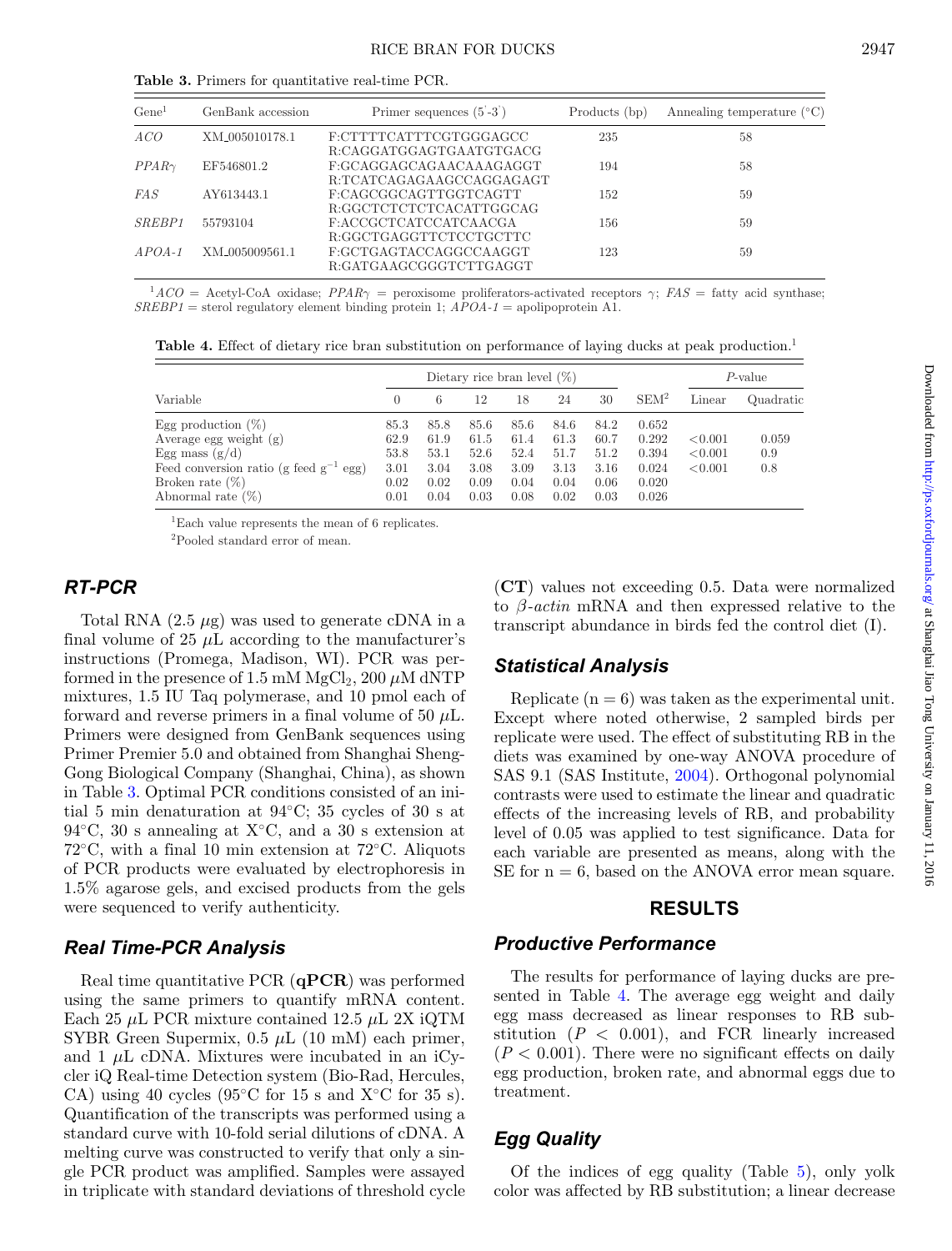|                         |          |      |      | Dietary rice bran level $(\%)$ |      | $P$ -value |                  |        |           |
|-------------------------|----------|------|------|--------------------------------|------|------------|------------------|--------|-----------|
| Variable                | $\theta$ | 6    | 12   | 18                             | 24   | 30         | SEM <sup>2</sup> | Linear | Quadratic |
| Eggshell thickness (mm) | 0.35     | 0.36 | 0.34 | 0.36                           | 0.34 | 0.35       | 0.005            |        |           |
| Eggshell strength $(N)$ | 37.9     | 38.8 | 38.7 | 40.7                           | 42.2 | 41.2       | 2.251            |        |           |
| Egg shape index         | 73.4     | 74.0 | 73.5 | 73.3                           | 72.2 | 72.9       | 0.784            |        |           |
| Haugh unit              | 81.2     | 80.4 | 76.8 | 78.9                           | 80.0 | 81.8       | 2.156            |        |           |
| Yolk color              | 4.88     | 5.06 | 4.80 | 4.81                           | 4.27 | 4.19       | 0.194            | 0.002  | 0.3       |
| Yolk rate $(\%)$        | 29.5     | 29.5 | 30.0 | 29.5                           | 29.4 | 30.2       | 0.441            |        |           |
| Eggshell weight $(g)$   | 6.48     | 6.24 | 6.29 | 6.26                           | 6.33 | 6.23       | 0.082            |        |           |

<span id="page-4-0"></span>**Table 5.** Effect of dietary rice bran substitution on egg quality of laying ducks at peak production.1

1Each value represents the mean of 6 replicates.

<span id="page-4-1"></span>2Pooled standard error of mean.

**Table 6.** Effect of dietary rice bran substitution on antioxidant indices in blood and liver of laying ducks at peak production.<sup>1</sup>

| Dietary rice bran level $(\%)$ |          |      |      |      |      |      |                  |            |
|--------------------------------|----------|------|------|------|------|------|------------------|------------|
| Variable <sup>2</sup>          | $\Omega$ | 6    | 12   | 18   | 24   | 30   | SEM <sup>3</sup> | $P$ -value |
| Plasma                         |          |      |      |      |      |      |                  |            |
| $GSH$ (mg/L)                   | 5.62     | 4.82 | 4.34 | 4.88 | 4.37 | 5.82 | 1.022            | 0.2        |
| $MDA$ (nmol/mL)                | 3.86     | 3.87 | 4.31 | 3.82 | 4.29 | 3.91 | 0.547            | 0.9        |
| Liver                          |          |      |      |      |      |      |                  |            |
| $GSH-PX$ (U/mg prot)           | 27.3     | 27.8 | 28.0 | 27.3 | 27.8 | 28.6 | 1.127            | 0.9        |
| $T-SOD (U/mg prot)$            | 1305     | 1308 | 1311 | 1319 | 1260 | 1299 | 43.41            | 0.9        |
| CAT (U/mg prot)                | 8.35     | 9.13 | 8.80 | 8.75 | 8.22 | 7.27 | 1.135            | 0.7        |
| $MDA$ (nmol/mg prot)           | 0.83     | 0.79 | 0.86 | 0.86 | 0.78 | 0.73 | 0.086            | 0.7        |

1Each value represents the mean of 6 replicates.

 $^{2}$ GSH = reduced glutathione; MDA = malondialdehyde; GSH-PX = glutathione peroxidase; T-SOD = total superoxide dismutase; CAT = catalase.

3Pooled standard error of mean.

occurred  $(P = 0.002)$ . There was no effect on eggshell thickness, egg SI, eggshell strength, eggshell weight, Haugh unit, and yolk proportion.

#### *Biochemical Analyses*

As shown in Table [6,](#page-4-1) there were no significant effects of RB substitution on plasma contents of GSH or MDA, nor hepatic activities of GSH-PX, T-SOD, or CAT.

# *Fatty Acid Composition of Eggs and Hepatic Expression of Genes Related to Fatty Acid Metabolism*

The fatty acid composition of egg yolk lipids is pro-vided in Table [7.](#page-5-0) The proportions of  $C_{14:0}$  and  $C_{18:0}$ and total saturated fatty acids (**SFA**) decreased linearly with increasing RB substitution, and a quadratic effect existed for  $C_{18:0}$  where the highest content occurred with 12% RB. The contents of many of the polyunsaturated fatty acids (**PUFA**) in egg yolk linearly increased  $(P < 0.001)$  but not those of  $C_{20:5 n-3}$  and  $C_{22:6 n-3}$ . This increase with RB substitution also occurred in total n-6 fatty acids and a smaller increase in n-3 fatty acids, but n-6/n-3 was unaffected. There were no treatment effects on egg yolk contents of TCH or TG.

When effects of increasing dietary RB on hepatic gene expression were examined (Table [8\)](#page-5-1), the only significant changes were linear  $(P < 0.001)$  decreases in relative abundance of *FAS* and *SREBP1* transcripts; expression of the other genes examined was unaffected by the diets.

#### **DISCUSSION**

# *Effect of Dietary Rice Bran Substitution on Performance and Egg Quality of Laying Ducks at Peak Production*

The present study demonstrated a negative effect of increasing dietary content of RB on performance, as measured by average egg weight, egg mass, and FCR in laying ducks. The extent of these changes was considerable. For example, as the level of RB increased in the diet, egg weight decreased progressively, up to over 2 g when the inclusion level reached 30%. The only effect on egg quality was the decrease in yolk color with the highest levels of dietary RB. Samli et al. [\(2006\)](#page-7-6) indicated that RB could be included up to 10% without any adverse effect on laying performance, egg quality, and the digestive organs, while 25% was acceptable in another study (Haghnazar and Rezaei, [2004\)](#page-7-11). Dadang [\(2006\)](#page-6-4) revealed that more than 15% RB in the diet of laying hens (21 to 53 wk of age) had poorer FCR and egg production. Ukil [\(1999\)](#page-7-12) suggested that RB could be used at up to 30% in growing birds' diet while Gallinger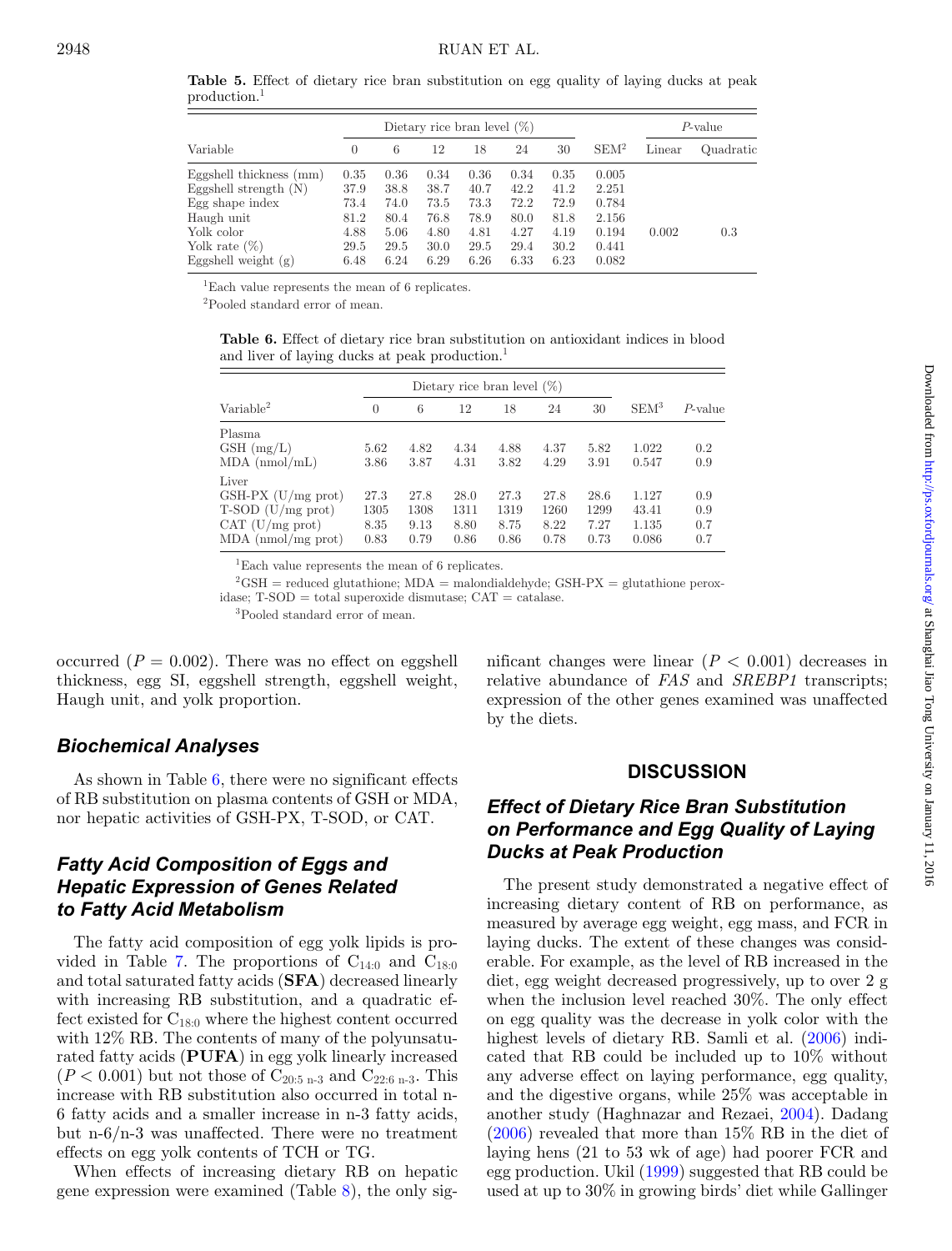<span id="page-5-0"></span>**Table 7.** Effect of dietary rice bran substitution on triglyceride and total cholesterol content and fatty acid composition in egg yolk of laying ducks at peak production.<sup>1</sup>

|                                 |          |                 | Dietary rice bran level $(\%)$ |      |      |      |                  |         | $P$ -value |
|---------------------------------|----------|-----------------|--------------------------------|------|------|------|------------------|---------|------------|
| Variable <sup>2</sup>           | $\theta$ | $6\phantom{.}6$ | 12                             | 18   | 24   | 30   | SEM <sup>3</sup> | Linear  | Quadratic  |
| TCH (mg/g)                      | 28.8     | 30.7            | 26.1                           | 28.5 | 26.0 | 26.4 | 1.640            |         |            |
| $TG \, (mg/g)$                  | 301      | 297             | 296                            | 304  | 295  | 299  | 7.194            |         |            |
| Fat content                     | 31.6     | 32.1            | 33.3                           | 32.0 | 33.2 | 32.6 | 0.006            | 0.2     | 0.01       |
| $C_{14:0}$                      | 0.35     | 0.34            | 0.34                           | 0.29 | 0.27 | 0.28 | 0.016            | < 0.001 | 0.9        |
| $\mathrm{C}_{16:0}$             | 24.5     | 24.2            | 23.9                           | 23.3 | 23.3 | 23.1 | 0.364            |         |            |
| $\mathrm{C}_{18:0}$             | 4.74     | 4.71            | 4.85                           | 4.55 | 4.65 | 4.18 | 0.113            | 0.04    | 0.007      |
| Total SFA                       | 29.5     | 29.2            | 29.1                           | 28.3 | 28.2 | 27.6 | 0.417            | < 0.001 | 0.7        |
| $\mathrm{C}_{16:1}$             | 2.89     | 2.66            | 2.36                           | 2.20 | 1.96 | 1.85 | 0.129            | < 0.001 | 0.5        |
| $C_{18:1}$                      | 51.3     | 51.2            | 51.1                           | 50.7 | 50.2 | 50.2 | 0.810            |         |            |
| $C_{20:1}$                      | 0.31     | 0.33            | 0.29                           | 0.29 | 0.32 | 0.26 | 0.018            |         |            |
| Total MUFA                      | 54.5     | 54.2            | 53.8                           | 53.1 | 52.5 | 52.3 | 0.852            |         |            |
| $\mathrm{C}_{18:2\text{ n-}6}$  | 8.18     | 8.74            | 9.29                           | 9.55 | 10.8 | 12.0 | 0.528            | < 0.001 | $0.2\,$    |
| $C_{18:3 n-3}$                  | 0.28     | 0.29            | 0.31                           | 0.31 | 0.37 | 0.42 | 0.023            | < 0.001 | 0.058      |
| $C_{20:2 n-6}$                  | 0.17     | 0.16            | 0.18                           | 0.19 | 0.22 | 0.23 | 0.015            | 0.001   | 0.3        |
| $\mathrm{C}_{20:3 \text{ n-}3}$ | 0.20     | 0.17            | 0.17                           | 0.20 | 0.23 | 0.22 | 0.027            |         |            |
| $C_{20:4n-6}$                   | 1.14     | 1.15            | 1.23                           | 1.35 | 1.39 | 1.45 | 0.073            | < 0.001 | 0.7        |
| $\mathrm{C}_{20:5\text{ n-}3}$  | 0.12     | 0.13            | 0.11                           | 0.11 | 0.13 | 0.13 | 0.008            |         |            |
| $C_{22:6n-3}$                   | 0.12     | 0.14            | 0.16                           | 0.17 | 0.17 | 0.17 | 0.015            |         |            |
| <b>Total PUFA</b>               | 10.2     | 10.8            | 11.4                           | 12.0 | 13.3 | 14.6 | 0.618            | < 0.001 | 0.2        |
| $n-6$                           | 9.49     | 10.0            | 10.7                           | 11.2 | 12.4 | 13.7 | 0.576            | < 0.001 | $0.2\,$    |
| $n-3$                           | 0.72     | 0.72            | 0.74                           | 0.79 | 0.89 | 0.93 | 0.049            | < 0.001 | 0.2        |
| $n - 6/n - 3$                   | 13.3     | 14.0            | 14.6                           | 14.2 | 14.0 | 14.8 | 0.514            |         |            |

1Each value represents the mean of 6 replicates.

 ${}^{2}TG =$  triglycerides; TCH = total cholesterol; SFA = saturated fatty acids; MUFA = monounsaturated fatty acids; PUFA = polyunsaturated fatty acids.

<span id="page-5-1"></span>3Pooled standard error of mean.

**Table 8.** Effects of dietary rice bran level on relative hepatic expression of genes related to lipid synthesis and metabolism in laying ducks at peak production.1

|                   |      | $P$ -value |      |      |      |      |                  |         |           |
|-------------------|------|------------|------|------|------|------|------------------|---------|-----------|
| Gene <sup>2</sup> | 0    | 6          | 12   | 18   | 24   | 30   | SEM <sup>3</sup> | Linear  | Quadratic |
| ACO               | 1.00 | 0.89       | 0.90 | 0.86 | 0.91 | 0.63 | 0.137            |         |           |
| $PPAR\gamma$      | 1.06 | 0.95       | 0.86 | 0.93 | 0.94 | 0.88 | 0.111            |         |           |
| <i>FAS</i>        | 0.99 | 0.67       | 0.69 | 0.57 | 0.46 | 0.27 | 0.111            | < 0.001 | 0.7       |
| <i>SREBP1</i>     | 0.98 | 0.93       | 0.74 | 0.60 | 0.60 | 0.38 | 0.096            | < 0.001 | 0.4       |
| $APOA-1$          | 1.08 | 1.03       | 1.08 | 1.24 | 1.29 | 0.88 | 0.206            |         |           |

1Each value represents the mean of 6 replicates.

 $2ACO =$  Acetyl-CoA oxidase;  $PPAR\gamma$  = peroxisome proliferators-activated receptors  $\gamma$ ; *FAS* = fatty acid synthase; *SREBP1* = sterol regulatory element binding protein 1;

 $\widehat{APOA-1}$  = apolipoprotein A1.

3Pooled standard error of mean.

et al. [\(2004\)](#page-7-13) showed that more than 10% has an adverse effect on broiler performance from one to 21 d of age. The literature concerning the effect of various levels of RB on the performance of laying hens is conflicting. This may be due to increased dietary fiber content, and laying hens can tolerate higher dietary inclusions of RB than broiler chickens.

Rice bran contains a high level of phytate and NSP (6.71 and 21.85%, respectively), which are not digested by poultry and have a negative impact on protein digestibility and energy utilization, partly due to inhibition of digestive enzymes, including pepsin and trypsin (Kies et al., [2001\)](#page-7-14). Haghnazar and Rezaei [\(2004\)](#page-7-11) reported that egg weight increased because of the increased linoleic acid content in feed in diets supplemented with RB. Farrell [\(1994\)](#page-6-5) showed that inclusion of > 20% RB in chicken diets frequently depressed growth,

but that higher levels were tolerated by ducklings. The negative effects shown here are consistent with reasonably good tolerance of dietary RB by highly productive laying ducks.

# *Effect of Dietary Rice Bran Substitution on Antioxidant Capacity of Laying Ducks at Peak Production*

Oil in brown rice is stable, but after the bran layer is removed, bran lipids in the aleurone are exposed to lipases from disrupted cells. The lipoxidase in RB rapidly oxidizes PUFA such as linoleic acid, linolenic acid, and arachidonic acid, using environmental oxygen to produce lipid peroxides, aldehydes, carboxylic acids, and abundant free radicals with increased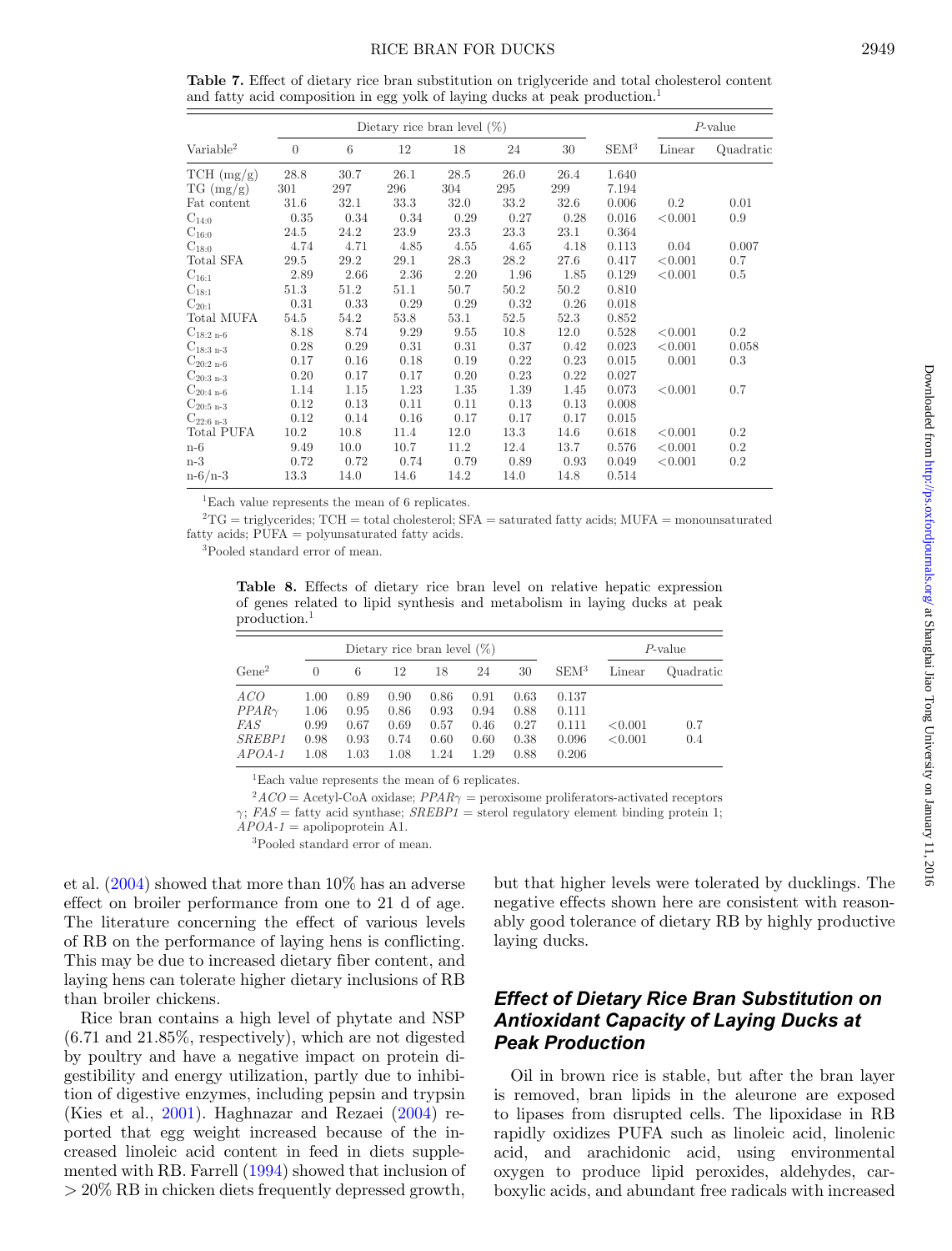rancidity (Malekian et al., [2000\)](#page-7-1). Rice bran does contain tocopherols, to cotrienol,  $\gamma$ -oryzanol, and other active substances with both antioxidant and oxygen free radicals scavenging function (Godber and Wells, [1994;](#page-7-15) Moldenhauer et al., [2003;](#page-7-16) Nam et al., [2005\)](#page-7-17). In the experiment, the measured AV of RB was 7.21 to 10.58 KOH mg/g, and PV was  $1.36$  to  $2.01$  meq/kg, which was assured freshness. Consistent with an earlier finding (Ruan et al., [2013\)](#page-7-18) in which 2.5% and 4% crude RB oil in starter and grower feed for broilers did not affect antioxidant capacity of muscle and liver, the results obtained here with ducks showed no effect of RB on plasma or hepatic indices of redox status. It has recently been shown that RB possesses health-promoting phytochemicals that have strong antioxidant activities. Kang et al. [\(2012\)](#page-7-19) reported that addition of RB to a high-fat mouse diet counteracted the decline in the activities of GSH-PX and CAT enzymes, and induced activity of glutathione reductase. The addition in this study of up to 30% RB in typical diets for laying ducks did not produce a detected effect on the birds' redox status.

# *Effect of Dietary Rice Bran Substitution on Fatty Acid Composition of Yolk and Hepatic Expression of Genes Related to Fatty Acid Metabolism in Laying Ducks at Peak Production*

Dietary fatty acid composition is the most important factor influencing the fatty acid composition of broiler meat and hen eggs (Cortinas et al., [2004\)](#page-6-6). Ruan et al. [\(2013\)](#page-7-18) showed that feeding RB oil to broilers increased the PUFA content in breast muscle. Increasing dietary content of RB in the ducks here increased egg yolk concentrations of important fatty acids like  $C_{18:2 n-6}$  and  $C_{18:3 n-3}$ , both of which are major fatty acids in RB.

Because of the importance in birds of hepatic fatty acid synthesis, along with dietary provision, hepatic transcript abundance of selected genes relevant to overall lipogenesis was examined. In the ducks fed increasing amounts of RB, there was substantial reduction in relative abundance of *FAS* and *SREBP1* transcripts, to about 30% those of ducks fed the control diet. The multifunctional enzyme fatty acid synthase is critical in the synthesis of fatty acids, and its gene expression correlates with body fat content in animals while acetyl-CoA carboxylase is rate-limiting. Clarke et al. [\(1990\)](#page-6-7) found that unsaturated fatty acids can inhibit the activity of FAS, and the inhibition is related to the content, degree of unsaturation, chain length, and position of double bonds. Polyunsaturated fatty acids also inhibit *FAS* expression. Dietary PUFA of the n-6 and n-3 families uniquely suppress the expression of lipogenic genes while concomitantly inducing the expression of genes encoding enzymes of fatty acid oxidation (Gossett et al., [1996;](#page-7-20) Nakamura et al., [2000\)](#page-7-21). The fatty acid composition of RB likely accounts for the effects on hepatic *FAS* expression seen in ducks in the current study. Also affected by RB in the diets, *SREBP1* encoding sterol regulatory element-binding protein (**SREBP**) is an important transcription factor regulating fatty acid and cholesterol metabolism. Expression of *SREBP-1* is suppressed by PUFA as is maturation of the transcription factor protein resulting in suppression of its target genes including *FAS* and the acyl-transferase *GPAT*, resulting in reduced fatty acid and triglyceride synthesis (Kim et al., [2002\)](#page-7-22). The changes in transcript abundance, detected here in the liver, were of greater magnitude than the non-significant changes in egg yolk TG content.

In conclusion, the current study suggests that ducks from 19 to 31 wk could be fed diets with up to about 18% RB, and the number of eggs produced, egg quality, and oxidative status were not affected. Increasing amounts of RB linearly increased egg yolk concentrations of key fatty acids like  $C_{18:2 n-6}$  and  $C_{18:3 n-3}$  and decreased the hepatic abundance of *FAS* and *SREBP-1* transcripts.

#### **ACKNOWLEDGMENT**

The authors sincerely thank W. Bruce Currie (Emeritus Professor, Cornell University, Ithaca, NY) for his help in the presentation of this manuscript. This work was supported by the Earmarked Fund for Modern Agri-industry Technology Research System (CARS-43- 13), National Natural Science Foundation of China (Grant No. 31301995), Science&Technology Program of Guangdong Province (2011A020102009), and Operating Funds for Guangdong Provincial Key Laboratory of Animal Breeding and Nutrition.

#### **REFERENCES**

- <span id="page-6-0"></span>Atapattu, N., K. P. Wickramasinghe, T. Serasinghe, and S. P. Gunarathne. 2013. Effects of citric acid and butylated hydroxytoluene alone or in combination on prevention of rancidity of rice bran during storage. J. Rice Res. 1:114.
- <span id="page-6-2"></span>Balnave, D. 1982. Egg weight and production responses of laying hens fed rice pollard. J. Sci. Food. Agric. 33:231–236.
- <span id="page-6-3"></span>Cherian, G., and J. S. Sim. 1991. Effect of feeding full fat flax and canola seeds to laying hens on the fatty acid composition of egg, embryos and newly hatched chicks. Poult. Sci. 70:917–922.
- <span id="page-6-7"></span>Clarke, S. D., M. K. Armstrong, and D. B. Jump. 1990. Nutritional control of rat liver fatty acid synthase and *S14* mRNA abundance. J. Nutr. 120:218–224.
- <span id="page-6-6"></span>Cortinas, L., C. Villaverde, J. Galobart, M. D. Baucells, R. Codony, and A. C. Barroeta. 2004. Fatty acid content in chicken thigh and breast as affected by dietary polyunsaturation level. Poult. Sci. 83:1155–1164.
- <span id="page-6-4"></span>Dadang, R. A. 2006. Effects of rice bran and phytase supplementation on egg laying performance and egg quality of laying hens. MD. Thesis. Universiti Putra Malaysia, Serdang. Malaysia.
- <span id="page-6-1"></span>Din, M. G., and M. L. Sunde. 1979a. Effect of feeding plant byproducts diets on growth and egg production. Poult. Sci. 58:1274– 1283.
- <span id="page-6-5"></span>Farrell, D. J. 1994. Utilization of rice bran in diets for domestic fowl and ducklings. World's Poult. Sci. J. 50:115–131.